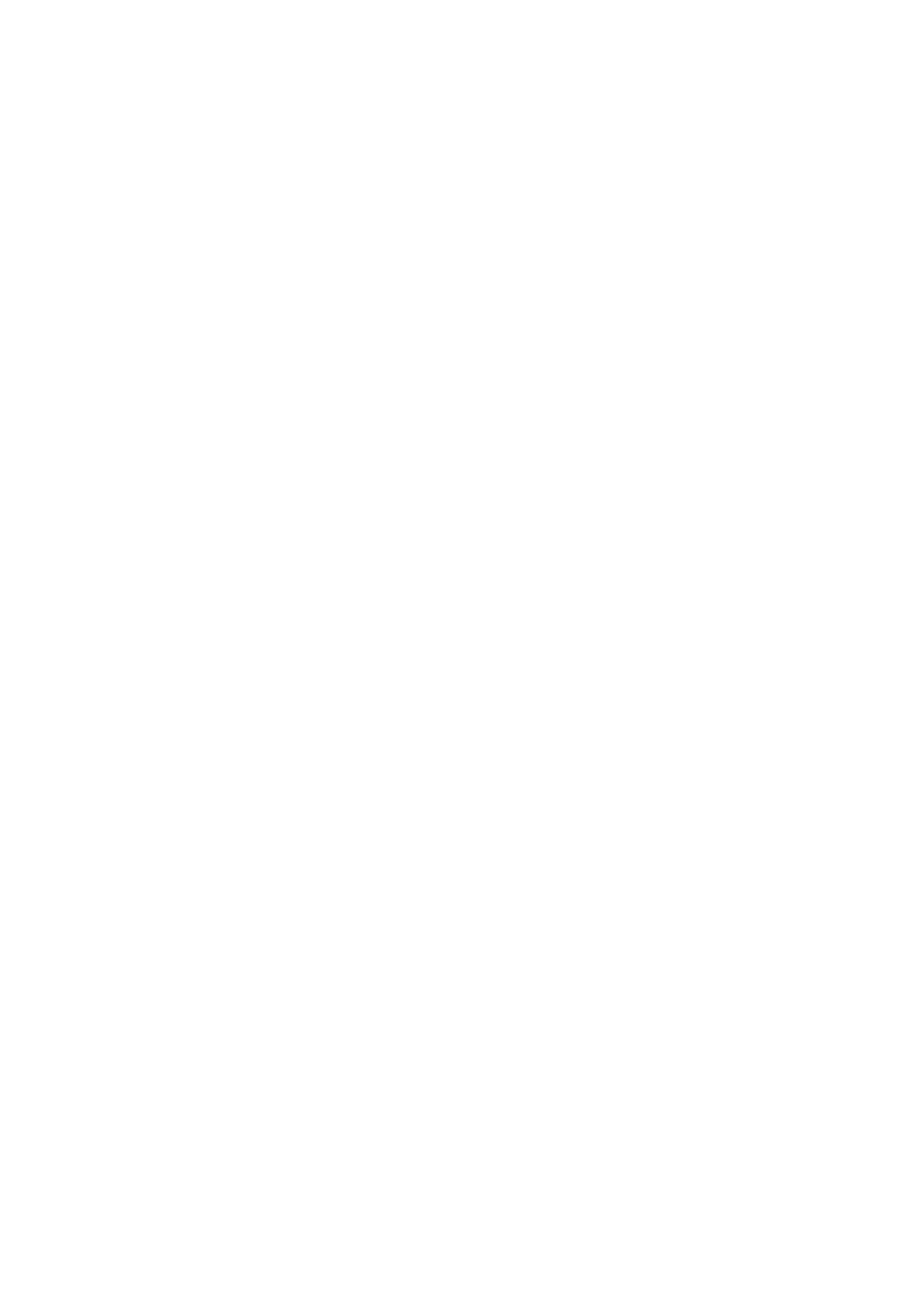tion with the tumor endocrine profile is confirmed (10,12).

#### **Glucocorticoid osteoporosis**

Despite the fact that typical Cushing's syndrome is not found, chronic cortisol exposure affects the bone and glucocorticoid osteoporosis is the most common form of secondary type (13,14,15). The source of cortisol may be endogenous as adrenal and pituitary tumour derived or exogenous since glucocorticoids are used in many rheumatologic, dermatological, lung, etc conditions (13,14,15). Regardless the origin of the glucocorticoids excess, the mechanisms of bone loss includes reduced bone formation and increased bone resorption which is time-dependent as well as dose-dependent (16,17,18). DXA (Dual-Energy X-Ray Absorptiometry) is a useful tool to evaluate the bone loss but sometimes it underestimates the fracture risk (16).

## **Bone status (BS)**

BS is affected in adrenal incidentaloma mainly through persistent autonomous cortisol production which is called (even lately the term is not encouraged) "subclinical Cushing's syndrome" with a prevalence of 0.2 up to 2% in unselected series of adult people (19). One study published in 2018 by Kim BJ et al. showed that TBS (Trabecular Bone Score) in both men and women is negatively correlated with plasma cortisol after the use of 1 mg dexamethasone suppression test (20). Moreover, there is 2.2% decrease of TBS if subclinical Cushing's syndrome is confirmed opposite to clear non-functioning pattern of the adrenal incidenaloma (20). TBS have a tendency to correlate with the values of plasma cortisol after mentioned suppression test (20). The statistical quality of the data is higher in women (20).

Another study on 152 subjects with adrenal incidentaloma (2/3 had unilateral lesions and 1/3 had bilateral lesions) showed that among them 20% had subclinical Cushing's syndrome (more frequent in bilateral tumours) but the bone mineral density based on DXA at central sites (lumbar spine and femoral neck) was similar between the subgroups (21). Another meta-analysis based on 6 studies including 1239 patients with adrenal incidentaloma showed that metabolic complications

as well as osteoporosis do not differ if the incidentaloma is uni or bilateral (22). On the other hand, the presence of subliclinical hypercortisolism is positively correlated with a higher risk of osteoporosis and fragility fractures versus patients with negative secretor profile and adrenal incidentaloma (23). Recently the term of "high risk" patients with adrenal incidentaloma has been introduced in order to describe the subgroup with autonomous cortisol secretion that has an increased risk of cardiovascular morbidities, infections and fractures (even independently of DXA - bone mineral density (24).

## **Discussion**

The influence of BS in adrenal incidentaloma is also directly due to the presence of obesity, type 2 diabetes mellitus and hyperlipemia as potential contributors to increased risk of vertebral fractures, not necessarily through hypercortisolism (25,26). Also, the data regarding the non-cortisol hormones of the adrenal cortex is controversial. The lesions like lipomas and cysts are irrelevant to BS (27). The effect of aldosterone excces over BS is less understood up to present time (3). It seems that clear aldosteron overproduction causes a deterioration of bone microarchitecture as shown by low TBS (28). Some authors suggested that a higher activity of the sympathetic activity induces skeleton status damage (29). Other secondary causes of osteoporosis related to concomitant endocrine tumours with overproduction of different hormones like pituitary adenomas including prolactionomas are described in addition to adrenal incidentalomas but this is a rare event (30,31).

The main contributor to BS, as well as to the cardiometabolic damage, remains however the autonomous cortisol secretion in adrenal incidentaloma with a potential improvement after adrenalectomy and without a specific anti-osteoporotic medication in this particular situation (32,33).

# **Conclusion**

Adrenal incidentaloma and osteoporosis, respective fragility fractures are still an open topic; up to this moment the correlation is based on autonomous cortisol secretion as main contributor.